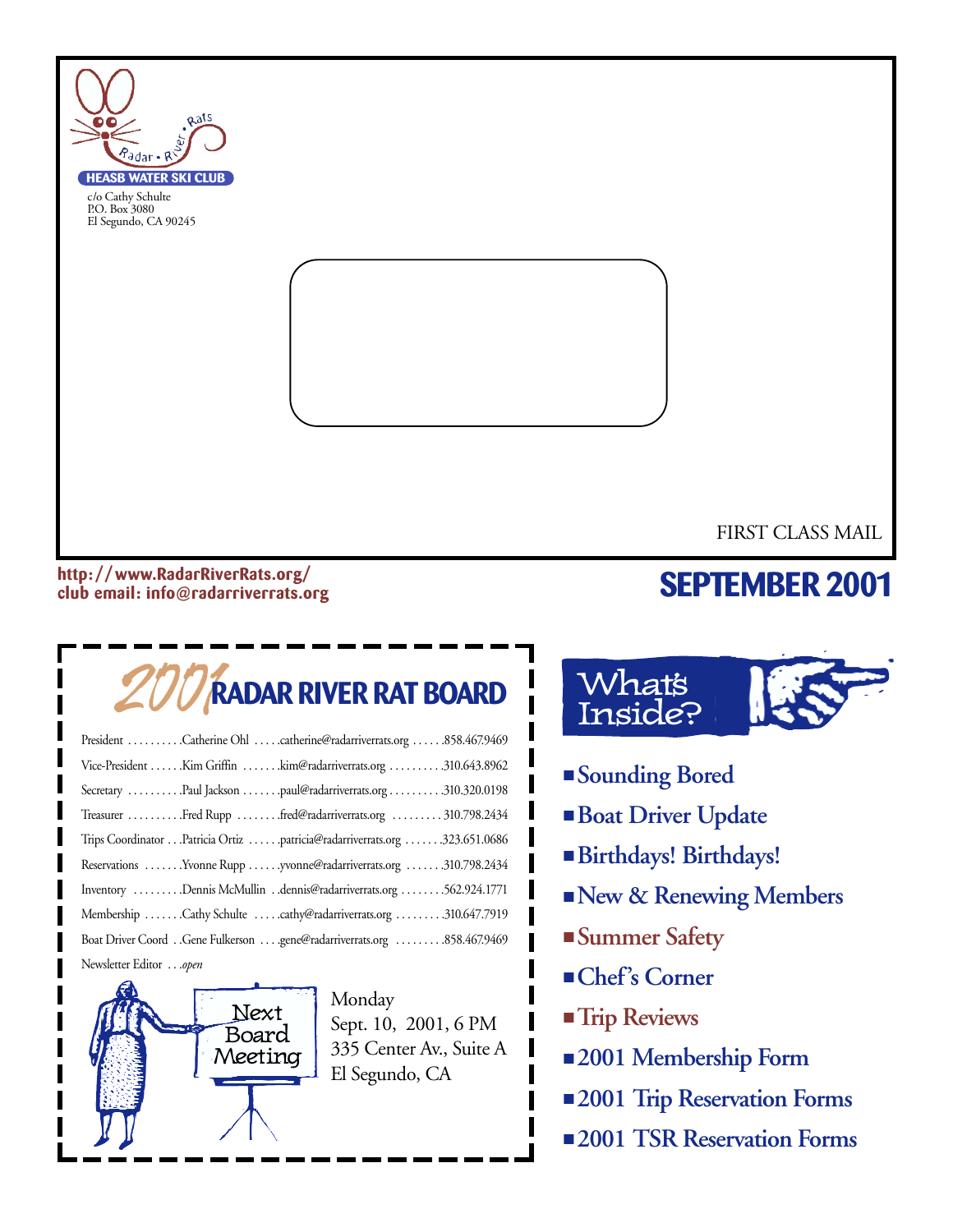## **2001 HEASB Water Ski Club Membership Application**

**Please, ONE application form per membership type (Individual or Family)**

| Name(s):<br><u> 2000 - Jan Barnett, fransk politiker (d. 1982)</u> |  |                                                           |
|--------------------------------------------------------------------|--|-----------------------------------------------------------|
|                                                                    |  | Business Ph: $( )$                                        |
|                                                                    |  | Fax: $\begin{pmatrix} 1 & 1 \\ 1 & 1 \end{pmatrix}$       |
|                                                                    |  | Emergency: $\begin{pmatrix} 1 & 1 \\ 1 & 1 \end{pmatrix}$ |
|                                                                    |  | Contact:                                                  |

\*\* Note– That while we will continue to send out newsletters via snail mail, email will become the tool used for more and more of our communication with members. Please print clearly. Thanks.

HAC/Raytheon/Boeing Payroll Number: LOC: \_\_\_\_\_\_\_\_ Bldg: \_\_\_\_\_\_ M/S:

The membership year is from April 1 through March 31.

Please check (ONE only) the type of membership that applies to you:

\_\_\_\_\$20.00 **Single Membership**

\_\_\_\_\$50.00 **Family Membership** (includes kids under 18)

**There is no membership fee for a non-skiing child under the age of 12. However, ALL skiers must be members, regardless of age.**

#### **Submit application with your check payable to HEASB WATER SKI CLUB by mail to: Cathy Schulte, P.O. Box 3080, El Segundo, CA 90245**

This form must be sent to Cathy. DO NOT send this application with your trip reservation or both will be returned, which will affect your trip reservation.

I am willing to help: Yes No

I would like to volunteer / suggest / comment:

WAIVER: I hereby, for myself, my heirs, executors and administrators waive and release any and all rights and claims I may have against Hughes/Raytheon/Boeing Employee Association South Bay (HEASB)Water Ski Club, Hughes/Raytheon/Boeing Employee Association (EA) or its representatives, agents, or board members of any and all injuries. The Hughes/Raytheon/Boeing Employee Association (EA) is a non-profit organization that has no association with Hughes Aircraft Company of Raytheon Systems Co.

| Signature | Date              |
|-----------|-------------------|
| Signature | $\mathcal{Q}$ ate |

Revised 4/01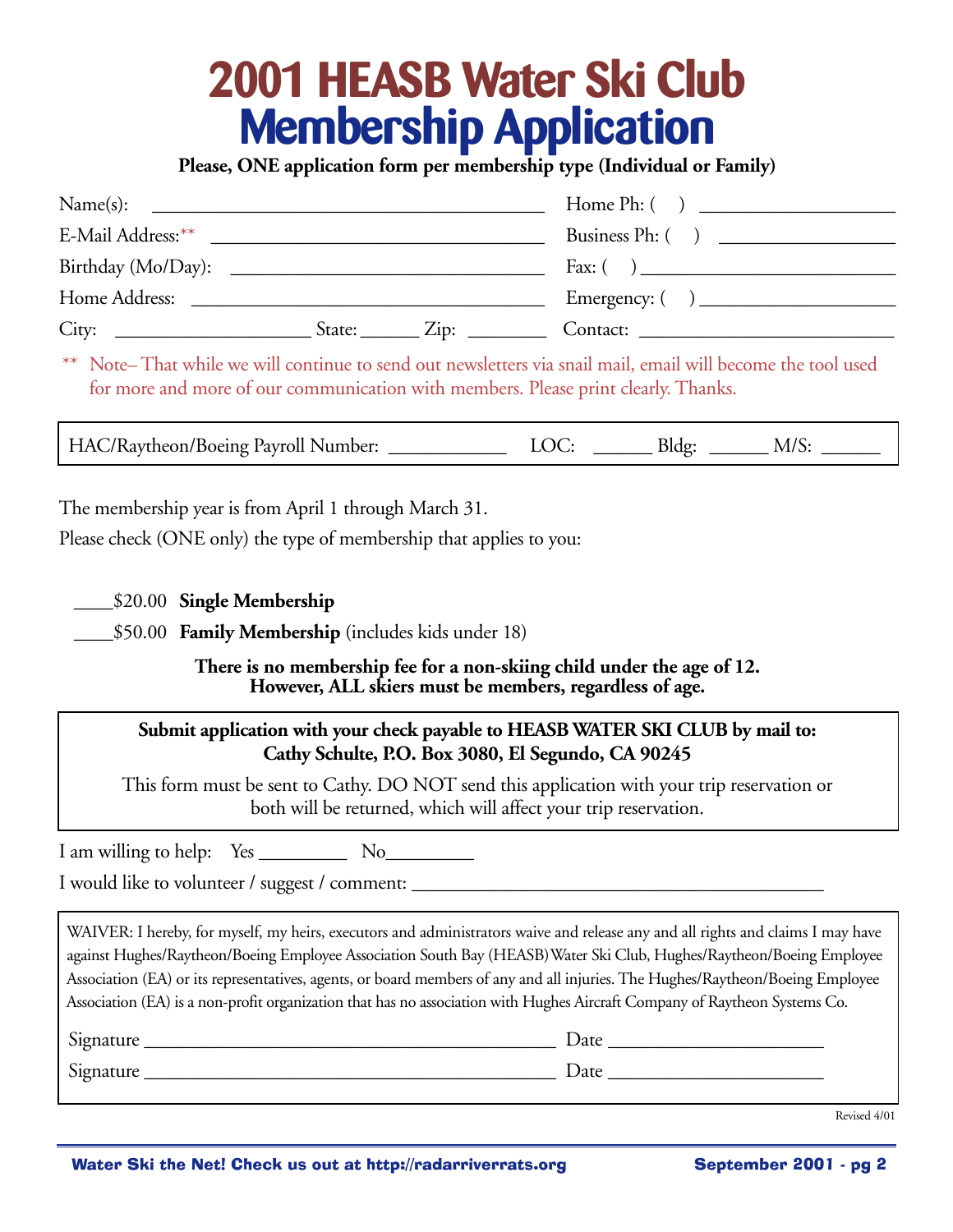

### Last Trip to Thompson Ski Ranch—

Due to a couple of cancellations, we now have four openings on our last outing to Thompson Ski Ranch on September 15. These spots should go fast so if you are at all interested in skiing Thompson's, you should sign up now. **Maury Adler** is scheduled to drive this last trip. Thompson trips are for intermediate to advanced skiers.

### River Trips—

The river trips are still filling up fast and furiously. We slowed down a bit in August in anticipation of the typical hot August nights. It didn't happen. In fact on the last August trip, the night time temperatures were in the low 70's. Extremely pleasant.

Look for more fun and surprises in the coming months.

Solar is looking to join us on yet another trip this year. The August trip was very successful. Just a reminder. A group from Boeing has expressed interested in coming out on the second trip in September. This may be a four boater. So again, you need to get your reservations in now.

ather ne

## **PHOTO PREVIEW**



*Peggy Knight & Agnes Johnson*



*Ryan & Brian Jackson*



*Shawn Salinas & Lisa Smith*

## **HAPPY BIRTHDAY TOYOU... HAPPY BIRTHDAY TOYOU...**

- Laura Priess 9/6 Grace Nomiyama 9/7 Catherine Ohl 9/8 Peggy Knight 9/8 Kim Reed 9/8
- Suzanne Simons 9/8 Cristina Cardenas 9/9 Carmen Jackson 9/9 Rami Khatib 9/9 Maria Freeman 9/11

Stephanie Thompson 9/11 Robert Thompson 9/19 Lori Moore 9/22 Mickey Klinger 9/24

## **NEW AND RENEWING MEMBERS**

Sheryl Sprenger Kirk Jackson Kip McGuire

Carlton Joseph Suzanne Simons Teresa Gonzalez

Eugene Lewins Doug Nicholl Barbara Blakeley Jarica Schulte

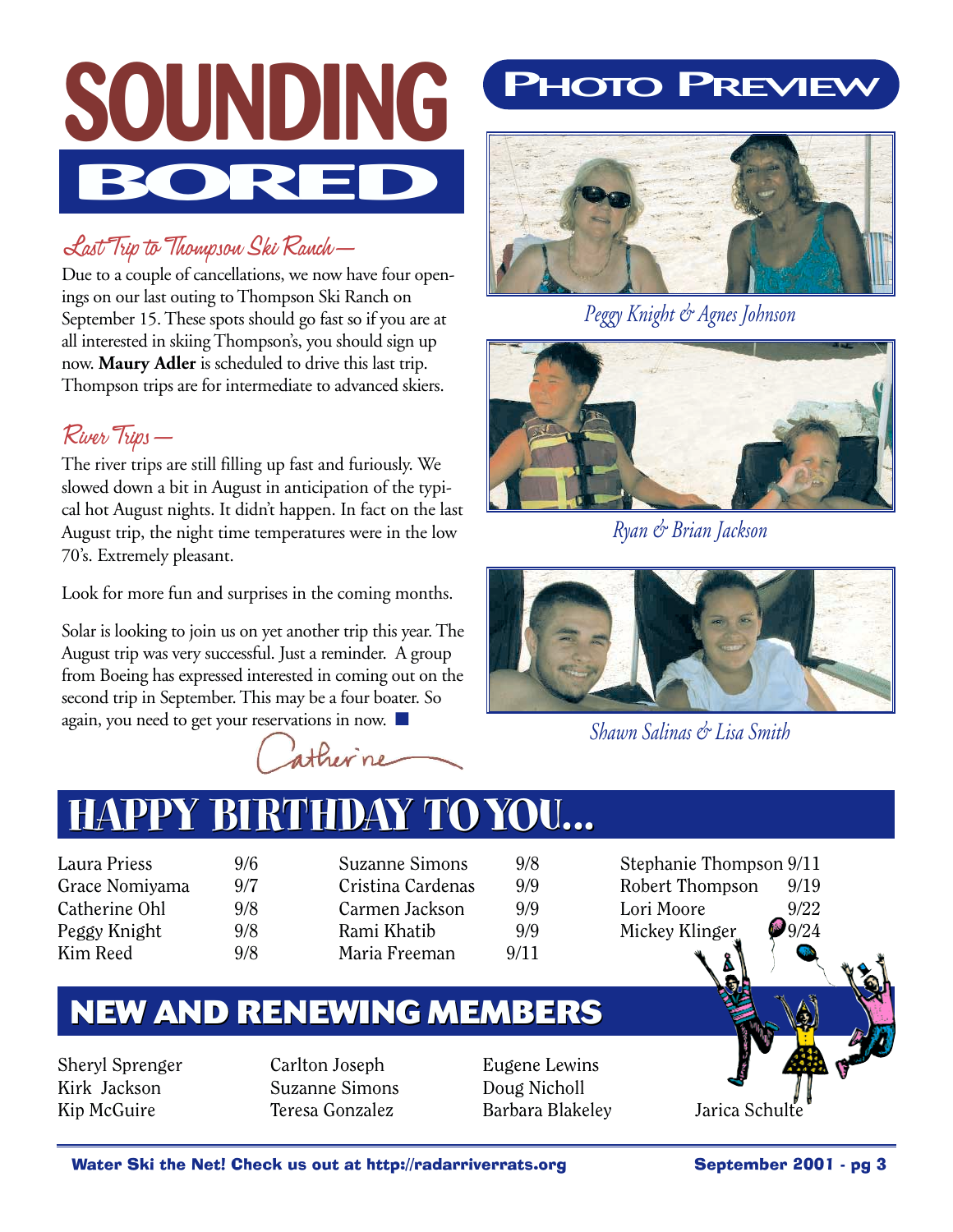

*by Gene Fulkerson*

The queue stands at **Dave Makowski, Maury Adler, Bob-Tom Thompson, Paul Jackson** and **Catherine Ohl**. We sure have had our share of boat problems this year between Catherine and Bob-Tom. Last we heard, Bob-Tom's boat was still in the shop. Turns out the time the boat kind of sunk in June, a bit of damage was done to engine parts left underwater. And as you noticed from the photos last month, Catherine's shaft sheared off at the prop. But her boat is now up and running.

#### Boat Driver Commitments—

Driver assigned weekends are as follows—

- **September 8-9** open
- **September 22-23** Bob Thompson
- **October 6-7** Dave Makowski
- **October 20-21 Catherine Ohl, Dave Makowski**

Don't be left out, sign up for a water ski trip now.

Hul

P.S. I am still looking for new boat drivers. If you or anyone you know is interested, call me at 858-467-9469. ■

T-Shirts Here!

The ski season's here. What are you waiting for? Hurry up and get your shirts. They're great quality, short-sleeve tees at a great price. What more could you want? Show some Rat pride. To get yours, call Paul Jackson at (310) 320-0198.



*by Gene Fulkerson*

### Venison Delight—

New Zealand Venison, Center Loin Garlic Salt Ground Cracked Pepper

Coat the venison with a mixture of garlic salt and ground pepper. Barbeque until the internal temperature reaches 120°F (rare). Slice thin, arrange on a bed of fresh spinach leaves, top with a raspberry cherry reduction sauce.

Serve with garlic roasted potatoes. Venison is best paired with a big Syrah. We choose Valley of the Moon Syrah.

Serve 3-4 oz. per person.

#### Reduction Sauce—

Raspberry Preserves Cherry Preserves Corn Starch for Thickener Splash of Syrah

Mix raspberry and cherry preserves 3 to 1. Heat in a sauce pan. After the mixture liquifies add syrah and corn starch to thicken. Simmer until thickened. ■



*Gene Fulkerson getting assistance from Kip McGuire, Laura Priess & Laurie Sutherland* 

**River Rat**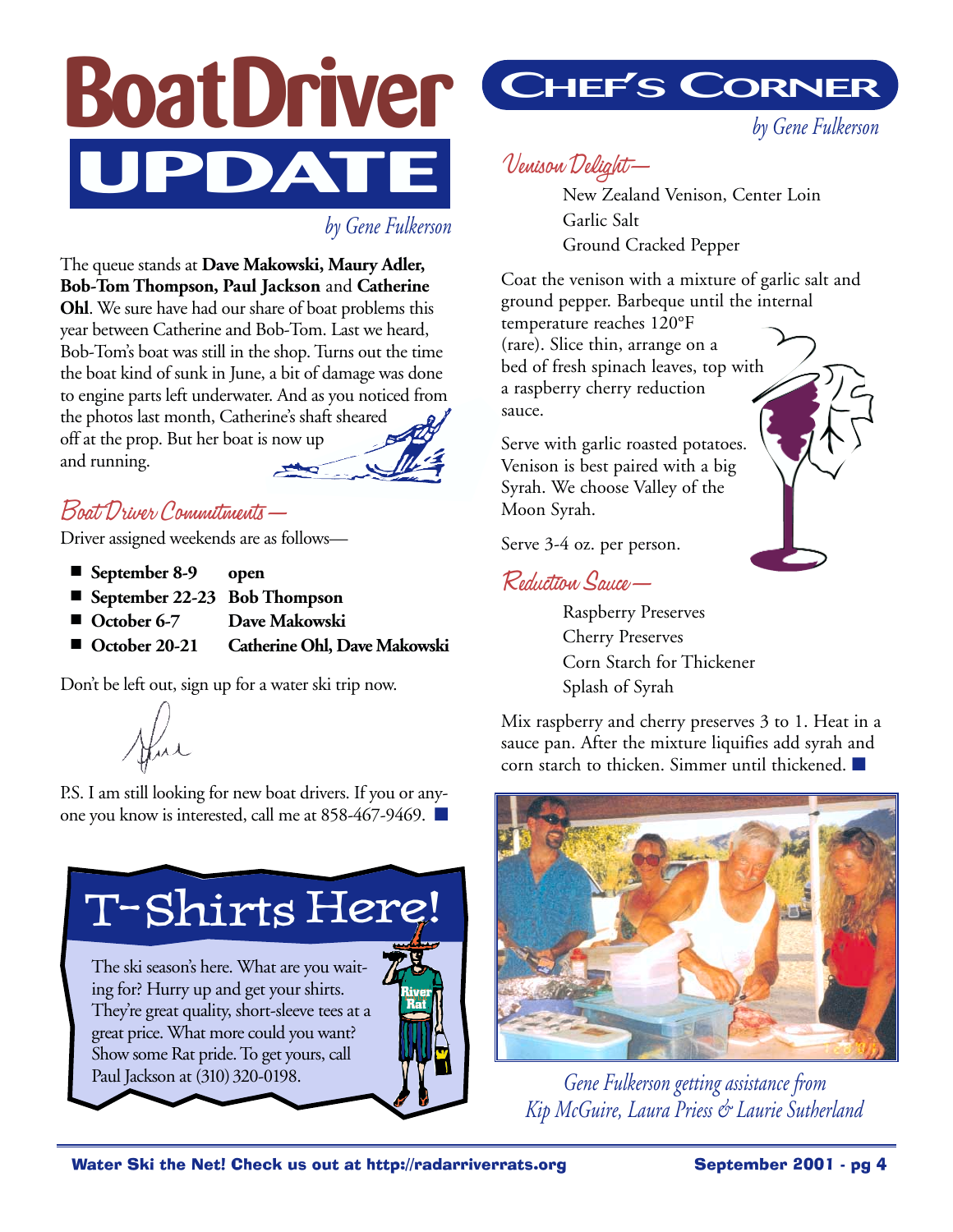## SAFETY **Hydration**



#### *by Pam Malouf*

At least eleven athletes that have died of heat stroke this year in supervised work outs, so, let me spread the word about fluid consumption and hydration safety.

#### Sun and Dehydration—

When temperatures climb above 90 degrees people are more susceptible to heat-related illnesses which, if left untreated, can cause serious injury and possibly death. Some signs of heat exhaustion include nausea, dizziness, flushed or pale skin, heavy sweating, and headaches. Heat stroke can cause death if not treated and occurs when the

person's body stops sweating. Victims of heat related illnesses should be moved to a cool location, given water to drink, (no ice in beverage or on body) and cool wet cloths to applied to their skin.

Dehydration is the major cause of heat-related illnesses and can be avoided by drinking lots of water and fluids. You must know and be aware that you should

drink, because if you are thirsty then you are already in the first stages of dehydration! Drinking plenty of water also rehydrates the muscles so you will be less sore after doing sports. Six to eight glasses a day are recommended and should be increased if you drink a lot of caffeinated beverages because they dehydrate you.

Avid exercises also need more – at least 3 to 5 more glasses. And if you drink any alcohol, you will need twice as much water because alcohol actually pulls it out of your system. Besides water, unsweetened, flavored waters and decaffeinated beverages are also good. Sports drinks are good unless you need to watch your sodium. Many foods provide a surprising amount of water – particularly lettuce, broccoli, watermelon, cantaloupe, apples, raw carrots, low-fat cottage cheese and yogurt. ■



## Carol Armstrong

*for our great new mister system*

*Los Angeles Council presents*

Snow Gala 2001

to honor the Men & Women of the Year

#### 9 November 2001, 6 PM **Marina City Club**

(4333 Admiralty Way)

#### \$43 Includes—

- *Champagne Reception with hors d'oeuvres*
- *No Host Bar*
- *Elegant Sit Down Dinner - Salmon, Prime Rib or Vegetarian*
- *Glass of Wine with Dinner*
- *Dancing*
- *Door Prizes*
- *Valet Parking*

#### Raffle Tickets \$1.00 each

*• Grand Prize: Trip for 2 to Big White, Canada, February 2-9, 2002. - Winner need not be present*

#### Rooms

*Marina International Hotel 4200 Admiralty Way, MDR 310-301-2000 \$99 plus tax (available until 10/5)*

#### For Tickets & Reservations

*Catherine Ohl 858-467-9469 ohl@acatmeowz.com*

Dress is cocktail-formal!

 $\circ$   $\circ$ 

െ©©©©<br>െ

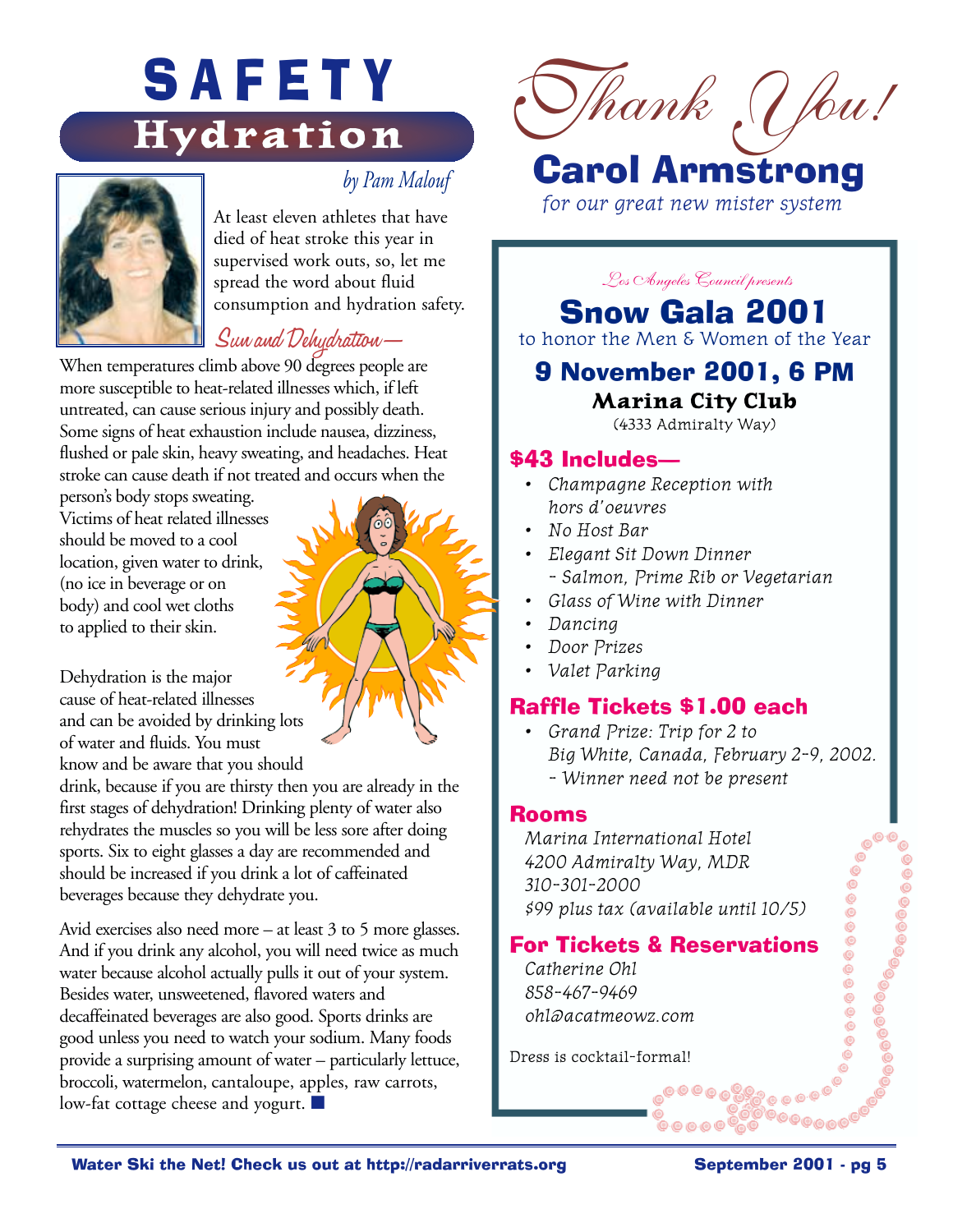## **Where is Topock? July 28-29, 2001**

*Photos by Agnes Johnson*

Where is Topock? That was the question of the weekend for the July 28th trip and there are several answers that are correct. This weekend was another successful, but interesting, water ski trip. First answer, Topock is where the adventurous carpool of **Julie Wilder, Jami** (the 'Sun Goddess' of this trip) **Thibault**, and **Craig Henderson** had dinner on Friday night at the enchanting Topock Gorge Marina Café to start off the weekend. Friday was a great night to camp out. The temperature was perfect. Saturday night was a bit, well, warm. Midnight swims helped.

Two boats made up this trip with drivers **Catherine Ohl, Gene Fulkerson** (also the trip leader), **Bob Thompson**, and **Paul Jackson**. **Laura Priess** also took a turn at the helm as a boat driver in training in which she did a fantastic job.

17 people made up this trip including new members **Laurie Sutherland, Suzanne Simon**s, and **Kip McGuire** from the "Fun-Addicts" group. You will see them again this summer.

**Agnes Johnson, Rick Fisher**, and **Cathy Schulte** were on the trip along with under 21 crowd of **Jarica Schulte, Chris Black** and the under ten crowd of Mr. **Brian Jackson** and Ms. **Courtney Thompson**.

So, Where's Topock? That would be the last seen direction of Catherine's propeller and prop shaft that departed from her boat and is heading for Mexico. They had to be towed back to camp. After that mishap (the boats have had a rough summer this year) **Steve** and **Mickey Klinger** took over as trip leaders and we all shared Paul's boat on Sunday. We did have Craig's kayak to backup Catherine's boat and even got four people in it. Of course it was an another great weekend of fun and good teamwork. See ya on the next trip; look out Topock here we come.

P.S. REMEMBER!!! Always have a camera and a pair of binoculars when out on the boat, (seeing is believing) the fun never stops! Dive gear and submersible metal detector could come in handy too. ■



*Cathy Schulte, Steve & Mickey Klinger*



*Laurie Sutherland & Agnes Johnson*



*Craig Henderson, Julie Wilder, Jami Thilbault*

## **CHICK WEEKEND August 11-12, 2001! CHICK August 11-12, 2001!**

It started out as a chick weekend with **Gene Fulkerson** as our honorary chick, chef and trip leader. But at the last minute, **Lori Moore** brought out her boat, husband **Jerry McGhee** and friend **Kirk Jackson**. The men were still out numbered eight to three (or "Three Girls for every Boy").

It was another great weekend. The weather was pretty nice on Saturday with good water most of the day. The evening cooled off rather well until about 3 AM when the wind picked up and the hot air blew in from the desert. There were no glass runs on Sunday. But since boat traffic was light, the skiing was still relatively good.

**Cathy Schulte** arrived with **Maria Freeman**,**Teresa Gonzalez**, and **Kim Reed** early Friday afternoon. They proceeded to set up camp before heading to Topock for dinner. Meanwhile **Catherine Ohl** and **Gene Fulkerson** arrived and Gene finished getting the kitchen in order. **Trudy Ferris** and **Simone Beaudoin** arrived early Saturday with the inventory. **Carol Armstrong** arrived shortly after with our new misters that she designed and built. She and Gene spent some time working out the kinks.

Gene did his usual magic in the kitchen with chicken in an orange sauce, red potatoes and some great wines. Dessert was a to die for banana cream pudding with whipped cream and almonds. Sunday morning was the fabulous garbage omelettes with chicken, potatoes, onions, tomatoes, cilantro — you know everything that was left over. ■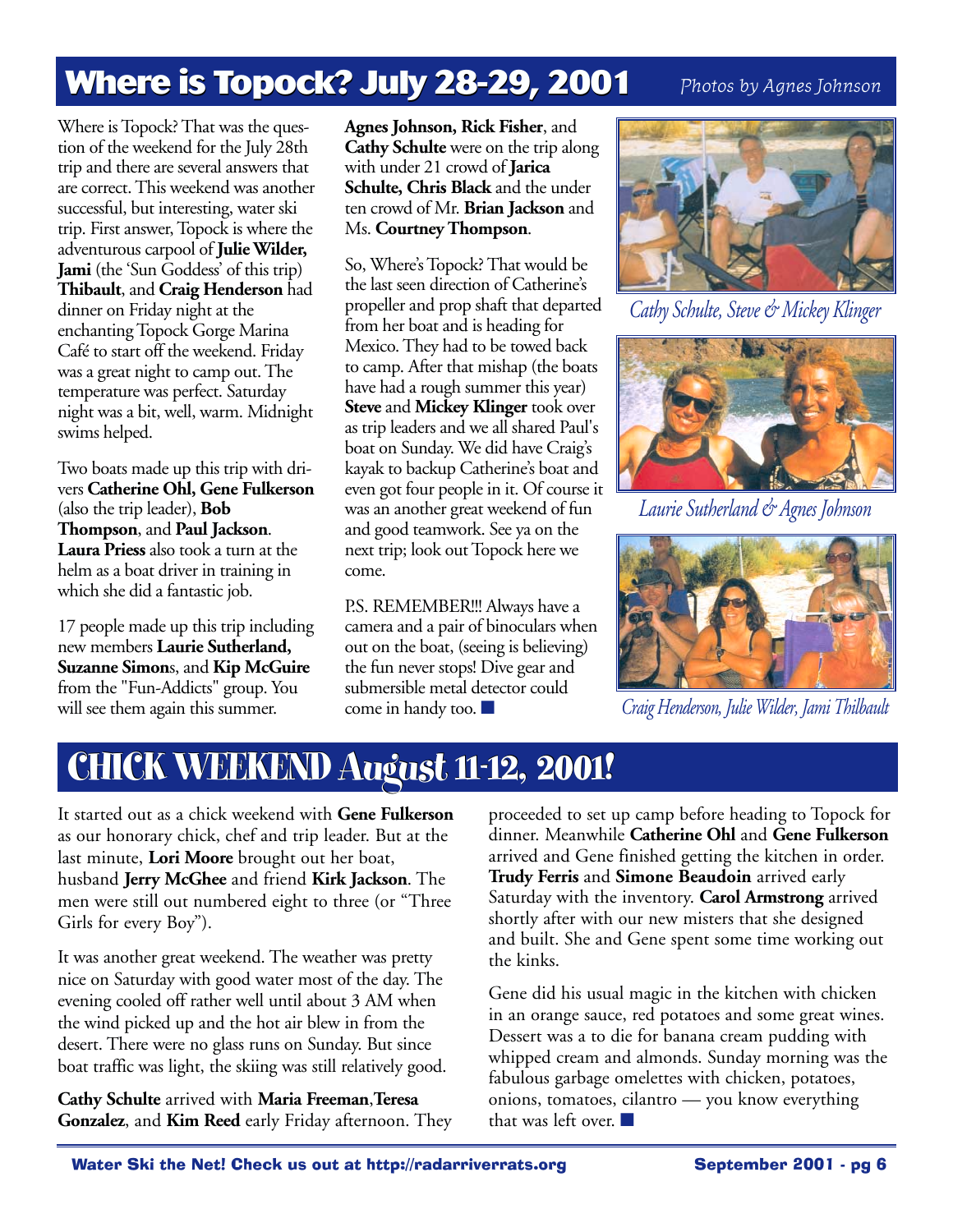## **PUBLIC AFFAIRS**

*by Catherine Ohl*

## Hermann Maier Injured in Motorcycle Accident —

World Cup and double Olympic ski champion Hermann Maier is no longer in danger of losing his broken lower right leg. The 28-year-old Maier suffered a severe compound fracture and muscle tissue damage in a motorcycle accident on Friday evening August 25, 2001.

None of the medical staff has yet to make any clear statement about Maier's chances of competing again. Police have still not determined whether Maier or the 73 year-old German man who drove the car the skier collided with was at fault for the accident.

Snow Valley Reorganizes —

**Spots Left**

Snow Valley Mountain Resort filed for Chapter 11 protection on July 26, 2001 to restructure its corporate holdings and obligations. According to published reports, Snow Valley LLC filed under the bankruptcy code stating it had assets of \$4.9 million and liabilities of \$27 million. Resort management has affirmed the ski area, now in its 52<sup>nd</sup> year of operation, will open for the coming season and continue operating during the reorganization. It is expected that current management will remain in place and that the financial restructuring will allow for improvements aimed at revitalizing the business.

## Colorado Pass Wars Begin —

The Colorado pass wars have resumed and Vail Resorts has fired the first shot. The Colorado Pass, good for unlimited use at Breckenridge, Keystone and Arapahoe Basin and 10 days at either Vail or Beaver Creek, is selling for \$299, down from \$319 this past spring.

The Buddy Pass, good at Breckenridge, Keystone and Arapahoe Basin, is going for \$249, the same as the spring. Copper Mountain's season pass will cost \$209, while Winter Park's will cost \$299. But the Winter Park fourpack of season passes costs \$995 or \$248.75 per person. In addition, a pass good at both mountains will cost \$379. ■

## **2002 LAC Ski Week in Big White, Canada February 2 - 9, 2002 Hurry— Only a Few**<br>Only a Few



- Package to Include—
	- Round Trip Air (price still to be determined)
	- Round Trip Ground Transfer from Kelowna
	- 7 Nights Lodging (Double Occupancy),Ski-In / Ski Out **Black Bear** Condos • On-Mountain Picnic
	- 5 Day Lift Ticket
	- Welcome Party
- 2 Nastar-type Races • Farewell Banquet
- Apres Ski Parties
- Souvenir & Goodies
- Some Surprises are planned as well

Taking Reservations & Deposits NOW—

To hold your reservations send \$100 deposit to Pacific Rim—

**c/o Gene Fulkerson, 10818 Viacha Dr., San Diego, CA 92123 858-467-9469 or gene@pacificrimalliance.org**

Tour Pros Ltd.

Tour Pros Ltd.

**\$979**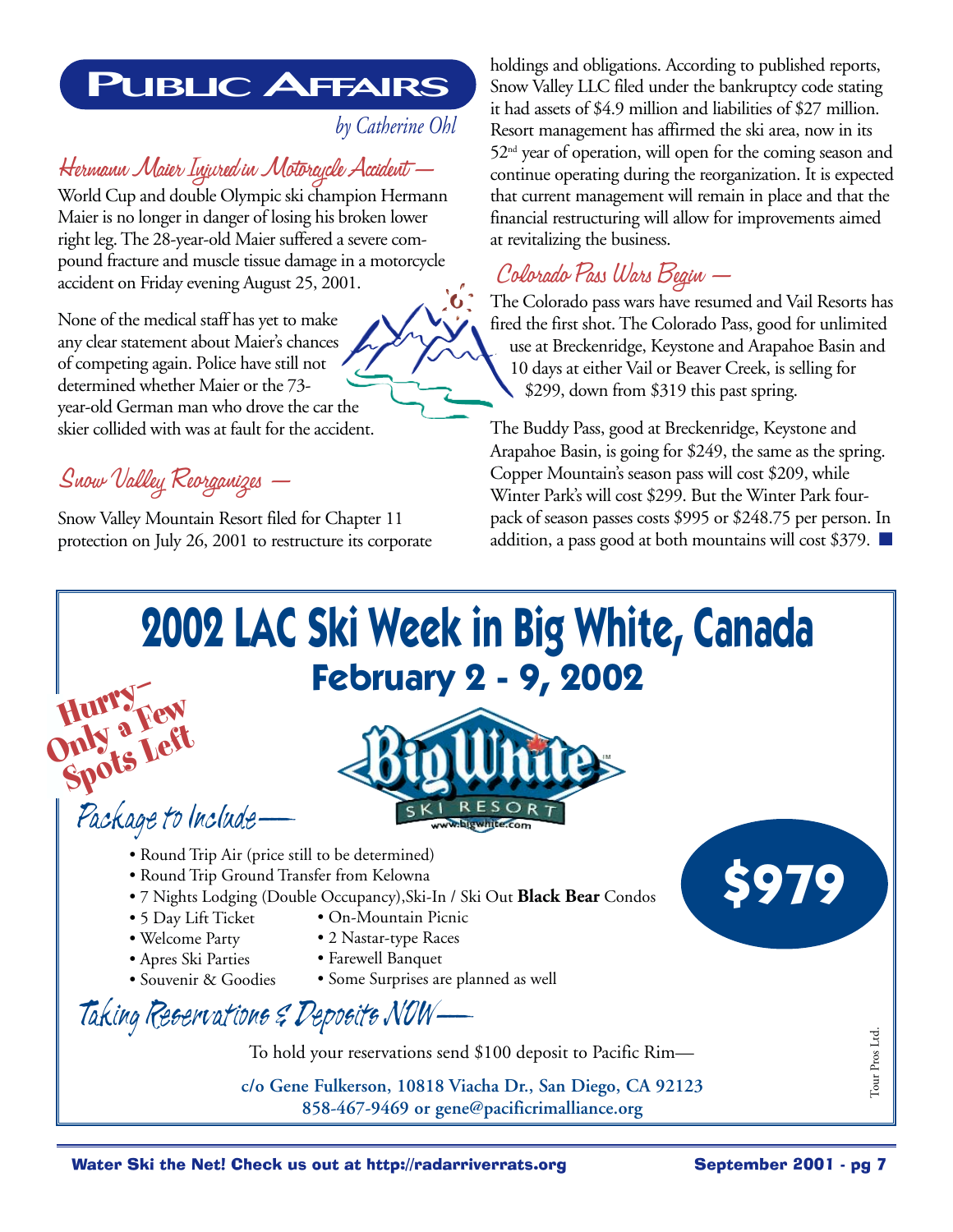

## **SLALOM TRIPS**

## 1 Day Water Skiing at Thompson's Ski Ranch

September 15

### **\$57 skiers / \$15 non-skiers**

Intermediate to Advanced Skiers

Alcohol NOT Allowed



Water Ski the Net! Check us out at http://radarriverrats.org September 2001 - pg 8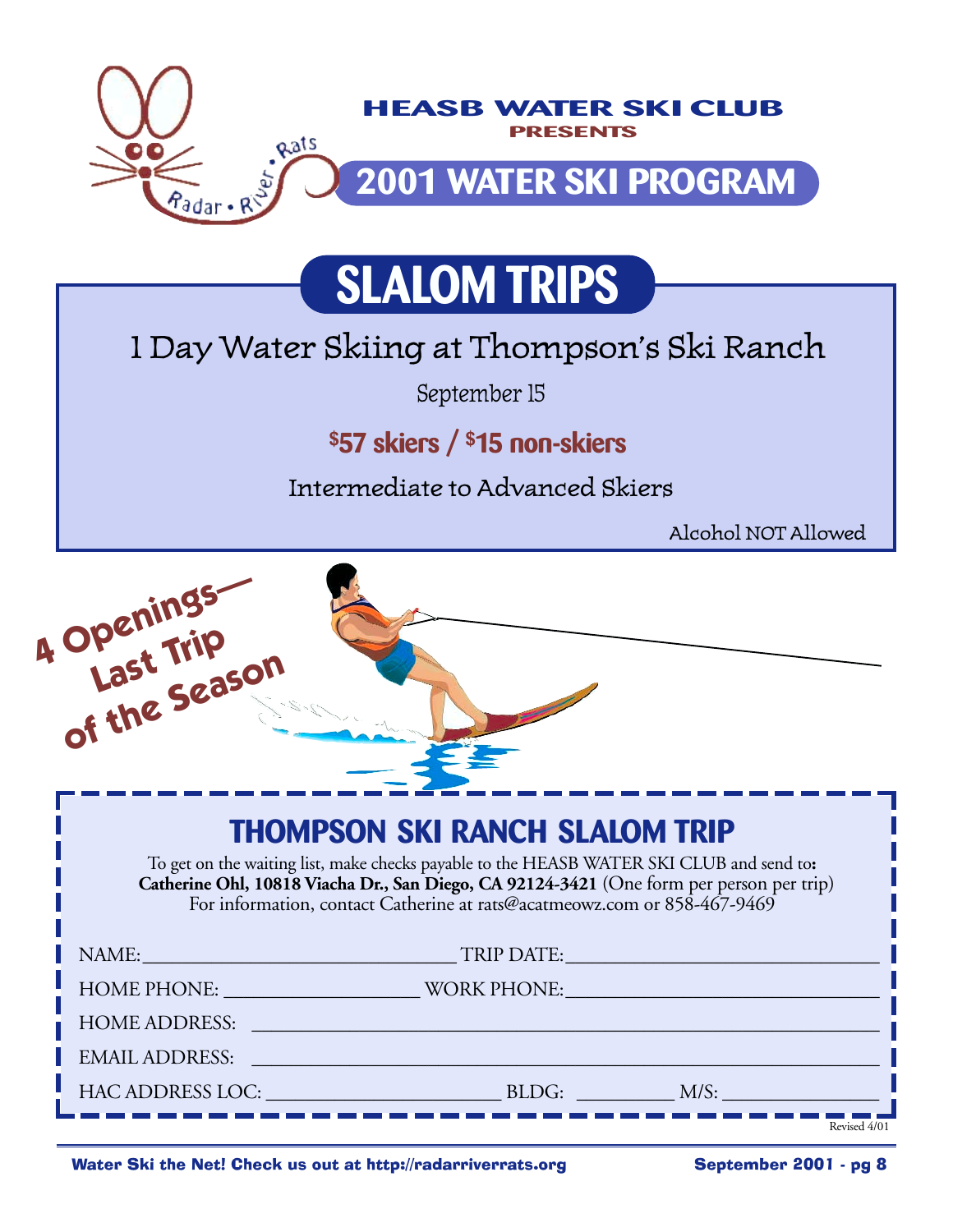## **2001 HEASB Water Ski Club Reservation Application**

(Please, ONE reservation form and ONE check for EACH person EACH trip)

#### **Circle Trip Date: 9/7-9 9/21-23 10/5-7 10/19-20**

| Name:                                |                  |                               |
|--------------------------------------|------------------|-------------------------------|
| Home Addr:                           |                  | Work Phone: $( )$             |
| City:                                |                  | Home Phone: ()                |
|                                      |                  | Phone: $\left( \quad \right)$ |
|                                      |                  |                               |
| My reservation is for the following: | Water skier \$89 | Non-skier child (5-11) \$18   |
|                                      | Non-skier \$42   | Child (under 4) \$0           |

#### **Make check payable and send with this form to: HEASB WATER SKI CLUB, P.O. Box 3080, El Segundo, CA 90245**.

Reservations must be received two weeks before the trip. Cancellation must be received IN WRITING AT LEAST TWO WEEKS before trip date. No substitutions without the Trip Coordinator's permission. The HEASB Water Ski Club reserves the right to reject a reservation. For further information, call Patricia before 9 pm at (323) 651-0686. 

#### **REQUIRED CARPOOL INFORMATION (your form may be returned if not complete)**

The Trip Coordinator will arrange carpools for those wishing to travel with the club. First priority is given to vehicles pulling boats or hauling supplies. Volunteer drivers are needed to provide the remaining transportation, taking AT LEAST two passengers and/or food/drinks. Each passenger will pay the carpool driver for transportation expenses, an amount determined by the driver (typically \$10-\$24). Most carpools leave the LA area on Friday after work and arrive at Park Moabi around midnight. Drivers of arranged/ approved carpools will be reimbursed for campground fees AFTER the trailer's packed on Sunday, about 2 pm. Your request for a specific carpool is not guaranteed. Carpools will be non-smoking.

| I agree to carpool as arranged/approved by the Club.                                                                 |  |                                                  |                 |        |
|----------------------------------------------------------------------------------------------------------------------|--|--------------------------------------------------|-----------------|--------|
| NOTE: If you choose not to carpool, you will be required to pay campground fees (\$18 per night or \$6 per day use). |  |                                                  |                 |        |
| I am available to drive my vehicle to the river.                                                                     |  |                                                  |                 |        |
| • Other passengers:                                                                                                  |  | Year, make, model of vehicle:                    |                 |        |
| • Air conditioned?                                                                                                   |  | Total # of people you can take including driver: |                 |        |
| • In addition, I have room for: #cases drinks:                                                                       |  | #coolers:                                        | $\#$ bags food: | #skis: |

\_\_\_\_\_\_\_ I prefer a ride to the River. Carpool Driver Preference:

- How much gear will you bring? Ski: \_\_\_\_\_\_\_ Chair (type):\_\_\_\_\_\_\_\_\_\_\_\_\_ Tent:\_\_\_\_\_\_\_\_\_\_\_\_\_
- Other bulky items? \_\_\_\_\_\_\_\_\_\_\_\_\_\_\_\_\_\_\_\_\_\_\_\_\_\_\_\_\_\_\_\_\_\_\_\_\_\_\_\_\_\_\_\_\_\_\_\_\_\_\_\_\_\_\_\_\_\_\_\_\_\_

I am willing to be a trip leader (reimbursement will be based on people count up to \$89 per trip leader).

#### **MEMBERSHIP**

You must be a member of the HEASB Water Ski Club. The membership fee and application MUST be sent to Cathy Schulte at the location listed on the membership form. **(DO NOT INCLUDE MEMBERSHIP WITH THIS FORM.)**

I have paid my membership fee: \_\_\_\_\_\_\_ (Initial) (Non-skiers aged 0-11, membership not required)

#### **WAIVER MUST BE SIGNED AND ACCOMPANY PAYMENT**

I am aware that participation in the RADAR RIVER RATS' events, has, in addition to the usual risks, dangers and hazards associated with travel, water skiing, air chairing, skurfing and boating, including, but not limited to: boarding, riding and disembarking boats; changing weather conditions, exposed rock, earth, trees or other natural objects; the condition of the water, skis and boats; impact or collision with other skiers, boaters, jet skiers; the failure to ski safely or within one's own ability or within designated areas; negligence of other skiers, boaters and jet skiers and negligence on the part of the organizations or their staff. I am also aware that the risks, dangers and hazards referred to above exist throughout the area and that many are unmarked. I FREELY ACCEPT AND FULLY ASSUME ALL SUCH RISKS, DANGERS AND HAZARDS AND THE POSSIBILITY OF PERSONAL INJURY, DEATH, PROPERTY DAMAGE OR LOSS, RESULTING THEREFROM.

| <b>PARTICIPANT</b> (Please print clearly) | <b>SIGNATURE</b> (Parent if under age) | Revised 4/01 |
|-------------------------------------------|----------------------------------------|--------------|